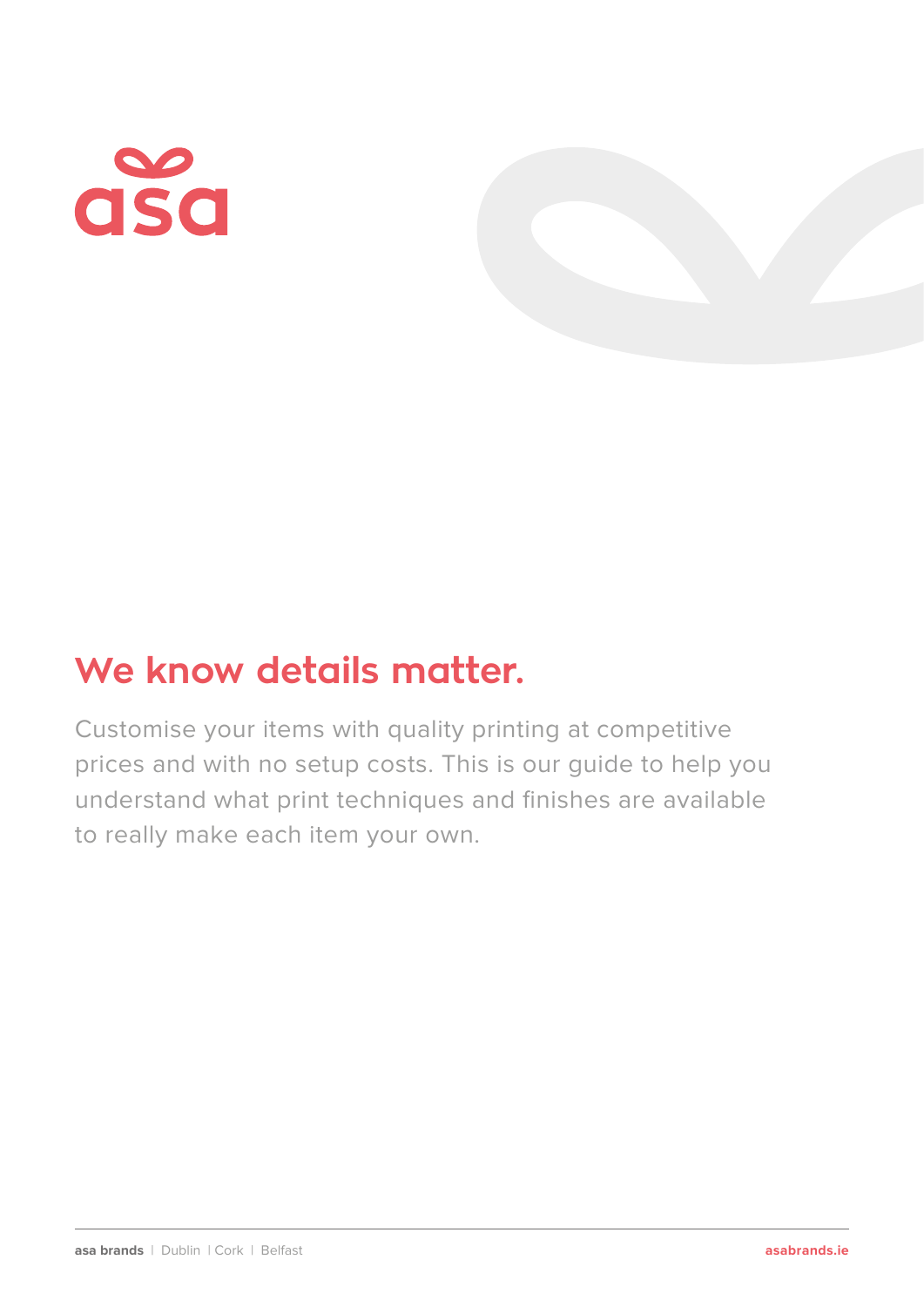



#### DIGITAL TRANSFER

Transfer process optimised for digital printing of small quantities, without colour limits.

**Application suggestions:** folders, backpacks, non-woven bags, cork products, soccer balls.



#### EMBROIDERY

The well-known embroidery technique allows customization on good quality fabrics with great quality and perfection. Embroidery replicates designs with a large variety of colours and distinct lines.

**Application suggestions:** towels, blankets, caps, conference bags.



#### HOT STAMPING

Hot stamping consists of reproducing designs by means of a hot press on leather or imitation leather products. Furthermore, this technique allows transferring a metallic or pigment finish, adding color to the branding.

**Application suggestions:** key rings, diaries, notebooks, wallets.



#### DOMING

Doming consists of applying a clear resin (epoxy) on a printed slip. This layer of resin produces the effect of depth and protection and results in a 3D effect. The end result is shiny, resistant and durable.

**Application suggestions:** Usb flash drives, key rings, pens.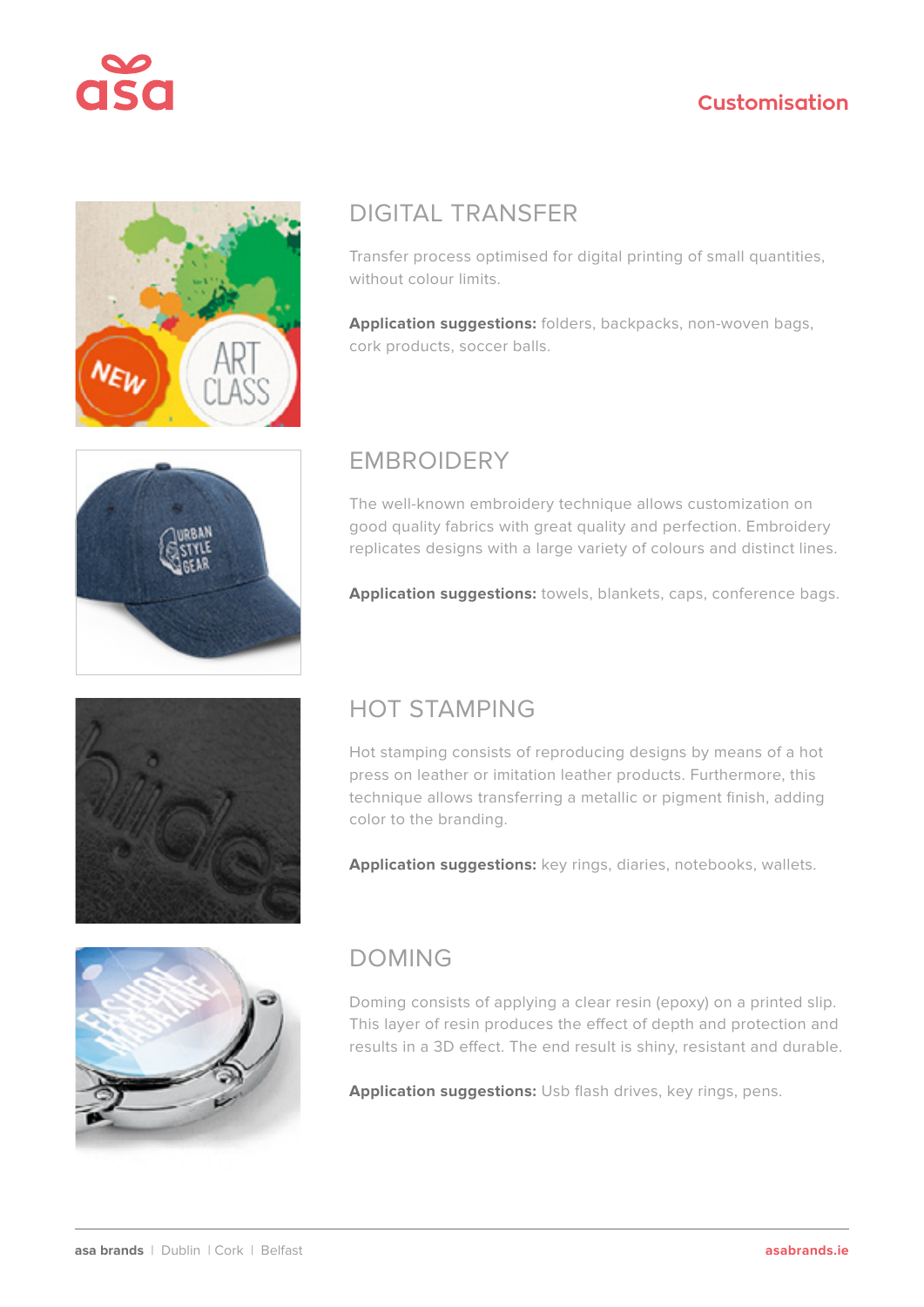



#### LASER

Laser engraving is a precise and long-lasting method. The laser beams engrave the design on hard surfaces. Besides metal, it can also be used on wood, leather/PU and glass with exquisite and elegant results.

**Application suggestions:** metal pens and key rings, wooden containers, card holders, cork products.

#### SCREEN PRINTING

Screen printing is a printing technique which provides trustworthy and long-lasting results. This method can be used on smooth surfaces; printing in high definition even with more than one colour.

**Application suggestions:** notepads, rulers, pill boxes.



### ROTARY SCREEN PRINTING

Rotary screen printing is similar to the process of screen printing, but optimized for 360º printing. This process is indicated for pens.

**Application suggestions:** pens.



# TEXTILE PRINTING

A method similar to silkscreen printing, however optimized to be used on textiles.

**Application suggestions:** Uaprons, polar fleece items, non-woven bags.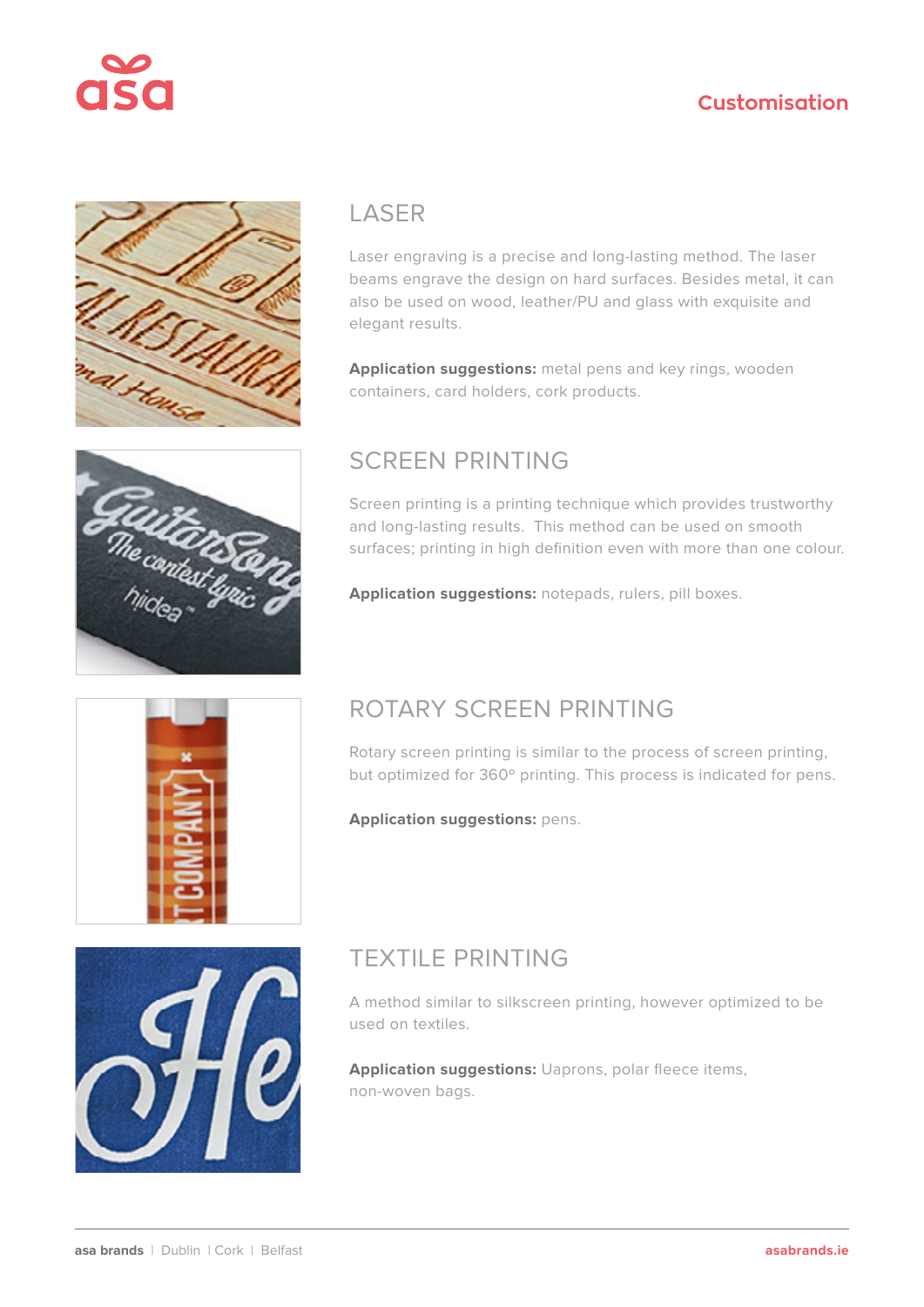



#### SUBLIMATION

Sublimation offers the advantage of being able to be used on concave surfaces, producing well-defined designs. It also results in a design highly resistant to extreme temperatures.

**Application suggestions:** mugs.



#### PAD PRINTING

Process used mainly for printing small objects like pens. It is very versatile and adapts to curvy shapes. It is the most economical solution for various products.

**Application suggestions:** plastic pens, USB flash drives, key rings.



#### TRANSFER

This method enables results on various types of fabrics and is very economic for multicolour printing on small quantities.

**Application suggestions:** aprons, bags, backpacks, non-woven bags, cork, footballs.



# DIGITAL UV

UV printing offers great advantages like speed and high quality guarantee. This technique is very appealing for printing in several colours. Ideal for small quantities and can be applied on plain or slightly curved surfaces.

**Application suggestions:** pens, keyrings, rulers, notebooks.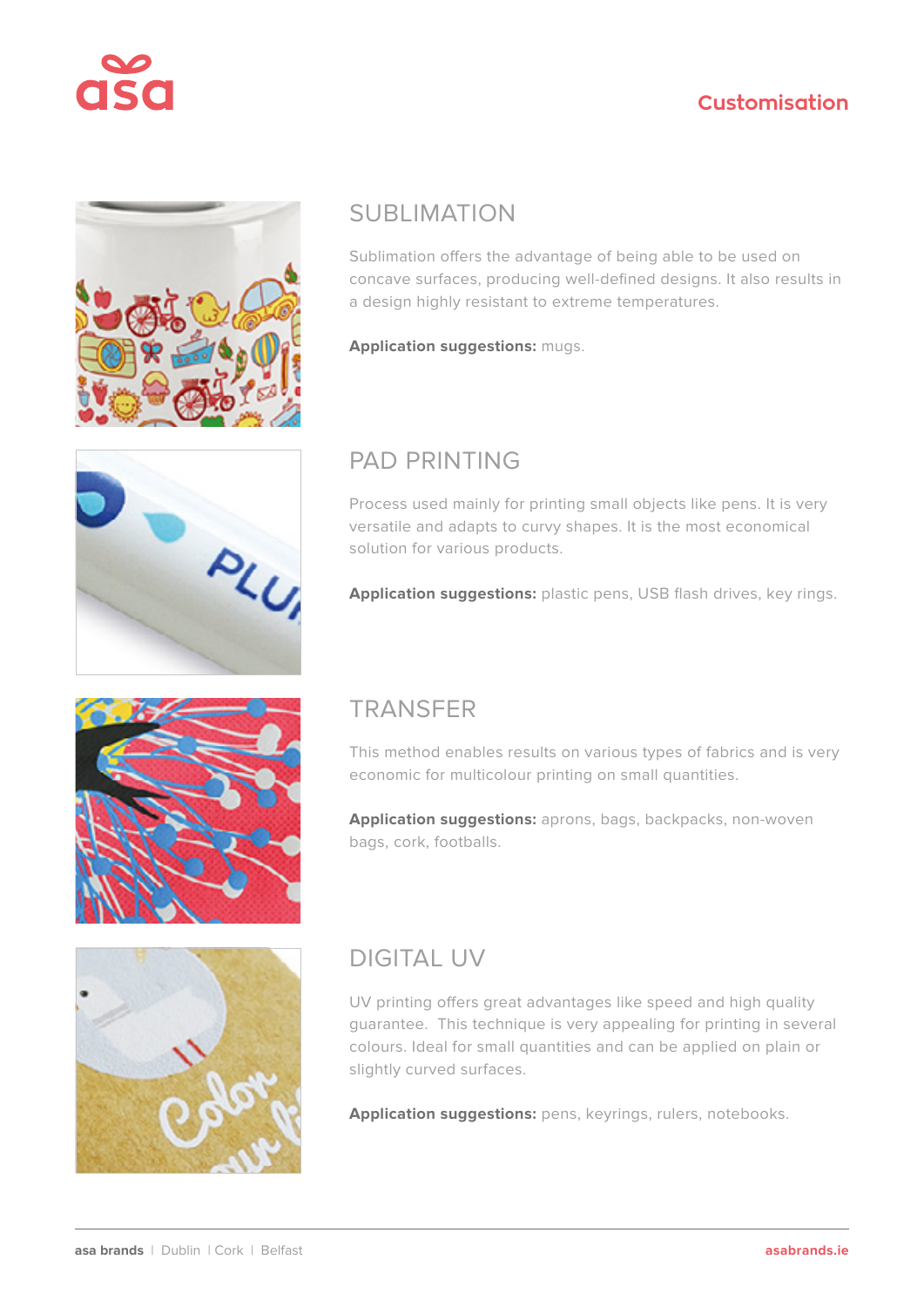



#### **STICKERS**

Printing vinyl stickers with photographic quality and a wide variety of sizes and shapes.



#### FIRING

Firing is a printing technique where special paints are applied using high temperatures to transfer the logo onto the product. It is ideal for glass, ceramic or porcelain. We have 2 options available: the low temperature, possible for logos up to 10 solid colours; and the high temperature option, that guarantees a longer durability and can be used for black and/or white.



### **HYDROGLAZE**

Hydroglaze is a technique that consists of spraying any pantone color, with a matt or glossy finish, onto glass, ceramic or porcelain.



# DIGITAL PRINTING

Digital printing involves printing paper, with photographic quality. This technique is widely used for labels or pins.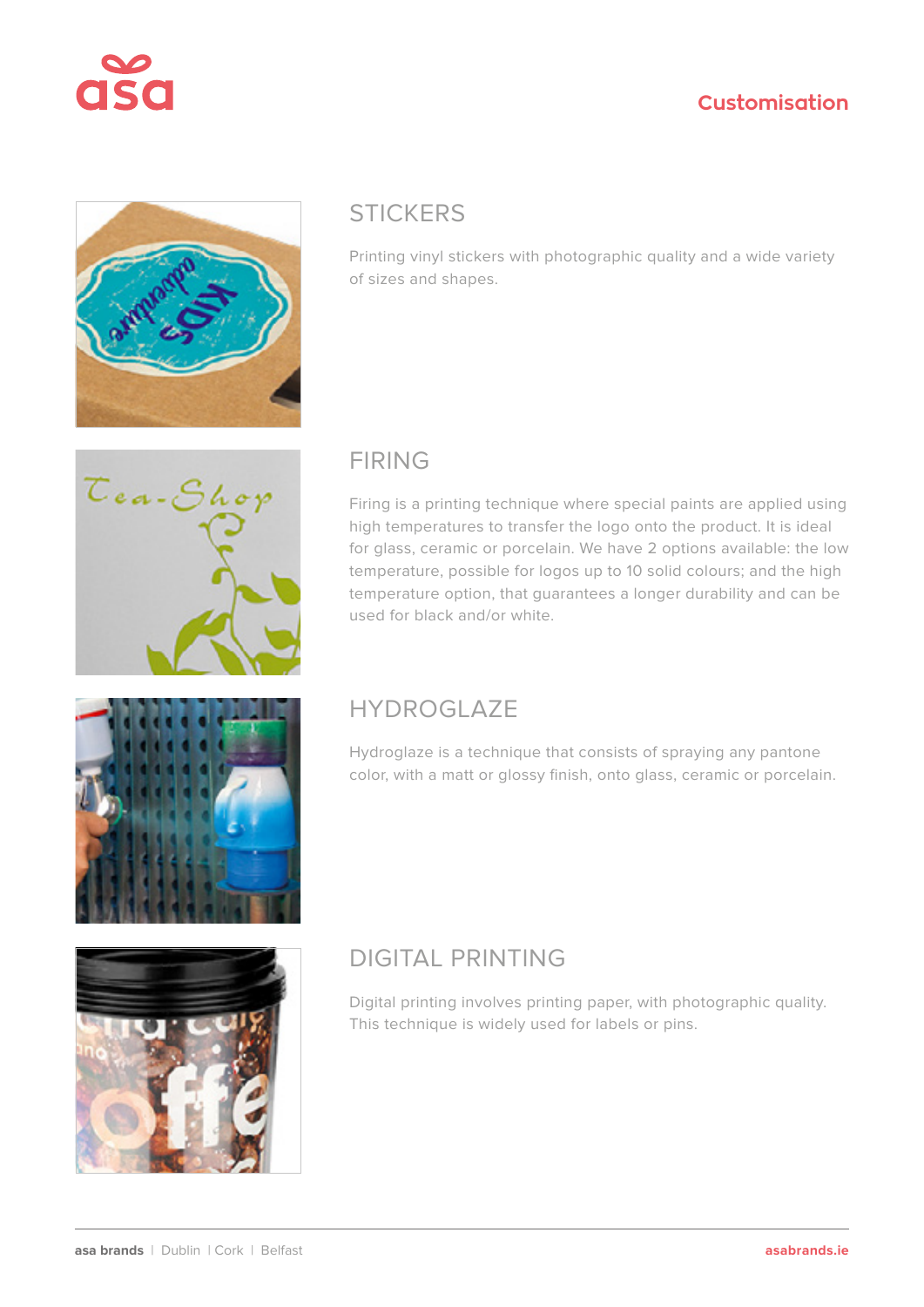



# DIRECT TO GARMENT

Textile direct printing is a full colour digital printing technique for textiles, ideal for small quantities.



### SANDBLASTING

Sandblasting, creates a 3D effect with great detail. This technique is ideal for glass, ceramic or porcelain.



### CIRCULAR UV (360)

Circular UV is identical to the UV process, but optimized for 360° printing.



# ROTARY LASER

Laser technique optimized for 360º usage. Ideal for ball pens and drinkware.